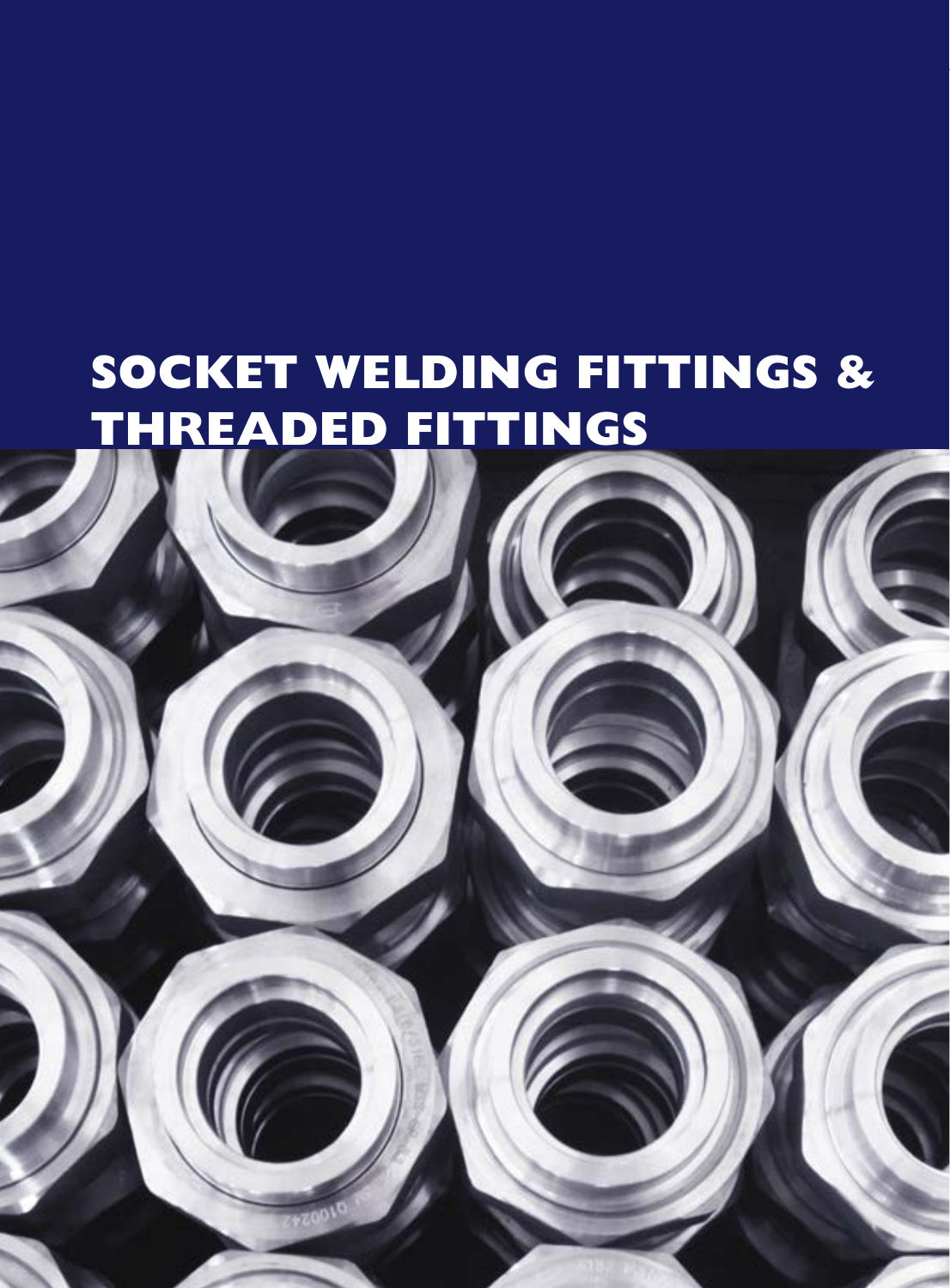### **Available Materials**

| $\star$ Stainless Steel | ★ Nickel-base Alloy                                                      |
|-------------------------|--------------------------------------------------------------------------|
| A182 F304/L, 304H       | Alloy200, 400, K500, 600, 625, 800, 800H, 800HT, 825, alloy 20, alloy28, |
| F310, 310H              | hastelloy C22, C276                                                      |
| F316/L, 316H            | $\star$ Other Grades                                                     |
| F317/L                  | Cu70Ni30(C71500, B30), Cu90Ni10(C70600, B10)                             |
| F321/H                  | Titanium & Titanium Alloy                                                |
| F347/H                  | $\star$ Carbon Steel                                                     |
| F5 I                    | A105, A105N                                                              |
| F53                     | ★ Low Temperature Steel                                                  |
| F904L                   | A350 LF2, LF3                                                            |
| F44 (254SMO)            | <b>★ Alloy Steel</b>                                                     |
| ★ Duplex & Super Duplex | A182 F5, F9, F11, F12, F22, F91, F911, FR                                |
| A182 F51, F53, F55, F60 | $\star$ High Yield                                                       |
|                         | A694 F42, F46, F50, F52, F56, F60, F65, F70                              |
|                         |                                                                          |

#### **Note:**

1.Equivalent grade from EN/DIN is available for above.

2.The list above is for your reference only. The actual enquiry will consider order quantity and delivery time.

3.If didn't find your material here, you are kindly requested to make a specific enquiry to [sales@kaysuns.com](mailto:sales%40kaysuns.com?subject=) .

### **Tolerances for Socket-Welding Fittings -ASME B16.11**

| <b>Nominal Pipe Size</b> |             |                    | <b>All Fittings</b>   | 45°,90°Elbow, Tees,<br>Crosses, 45°Laterals    | <b>Couplings</b>         | <b>Half Couplings</b><br><b>Reducer Inserts</b> | <b>Union</b><br>(Including<br>Thread) |
|--------------------------|-------------|--------------------|-----------------------|------------------------------------------------|--------------------------|-------------------------------------------------|---------------------------------------|
|                          |             | <b>Socket Bore</b> | <b>Water Way Bore</b> | <b>Center To</b><br><b>Bottom</b><br>of Socket | Laying<br><b>Lengths</b> | Laying<br><b>Lengths</b>                        | <b>Length Assem</b><br><b>Nominal</b> |
| DN                       | <b>NPS</b>  | d                  | d2                    | A,H                                            |                          |                                                 |                                       |
| $6 - 8$                  | $1/8 - 1/4$ |                    |                       | ±0.8                                           | ±1.5                     | ±0.8                                            | ±1.5                                  |
| $10 - 20$                | $3/8 - 3/4$ | $+0.3$             | ±0.4                  | ±1.5                                           | ±3.0                     | ±1.5                                            | ±1.5                                  |
| $25 - 50$                | $-2$        |                    |                       | ±2.0                                           | ±4.0                     | ±2.0                                            | ±1.5                                  |
| $35 - 100$               | $21/2-4$    | $+0.4$             | ±0.8                  | ±2.5                                           | ±5.0                     | ±2.5                                            | ±1.5                                  |

### **Tolerances for Threaded Fittings-ASME B16.11**

|            |                          | 45°,90°Elbow, Tees, Crosses | Couplings, Cap    | <b>Half Coupling, Boss</b> |
|------------|--------------------------|-----------------------------|-------------------|----------------------------|
|            | <b>Nominal Pipe Size</b> | <b>Center To End</b>        | <b>End To End</b> | <b>End To End</b>          |
| DN         | <b>NPS</b>               |                             | E,F               | E/2                        |
| $6 - 8$    | $1/8 - 1/4$              | ±0.7                        | ±0.7              | ±0.4                       |
| $10-20$    | $3/8 - 3/4$              | ±1.5                        | ±1.5              | ±0.8                       |
| 25-50      | ' -2                     | ±2.0                        | ±2.0              | ±1.0                       |
| $65 - 100$ | $21/2-4$                 |                             | ±2.5              | ·土L                        |

#### **Comments:**

Limiting tolerances can be slightly different between the different standards and codes.

### **The Correlation between Pressure Class Designation and Schedule No. of Pipe for the Threaded Fittings and Socket Welding Fittings**

| <b>Code of Pressure Grade</b> | <b>Wall Thickness Class</b> |               |                          |               |  |  |  |  |  |  |
|-------------------------------|-----------------------------|---------------|--------------------------|---------------|--|--|--|--|--|--|
|                               | <b>Socket</b>               | <b>Thread</b> | <b>Socket</b>            | <b>Thread</b> |  |  |  |  |  |  |
| 2000                          | $\overline{\phantom{a}}$    | SCH80         | $\sim$                   | XS            |  |  |  |  |  |  |
| 3000                          | SCH80                       | SCH160        | ᄉ                        | ۰             |  |  |  |  |  |  |
| 6000                          | <b>SCH160</b>               | ۰             | $\overline{\phantom{a}}$ | <b>XXS</b>    |  |  |  |  |  |  |
| 9000                          | $\overline{\phantom{0}}$    | <b>100</b>    | <b>XXS</b>               | ۰             |  |  |  |  |  |  |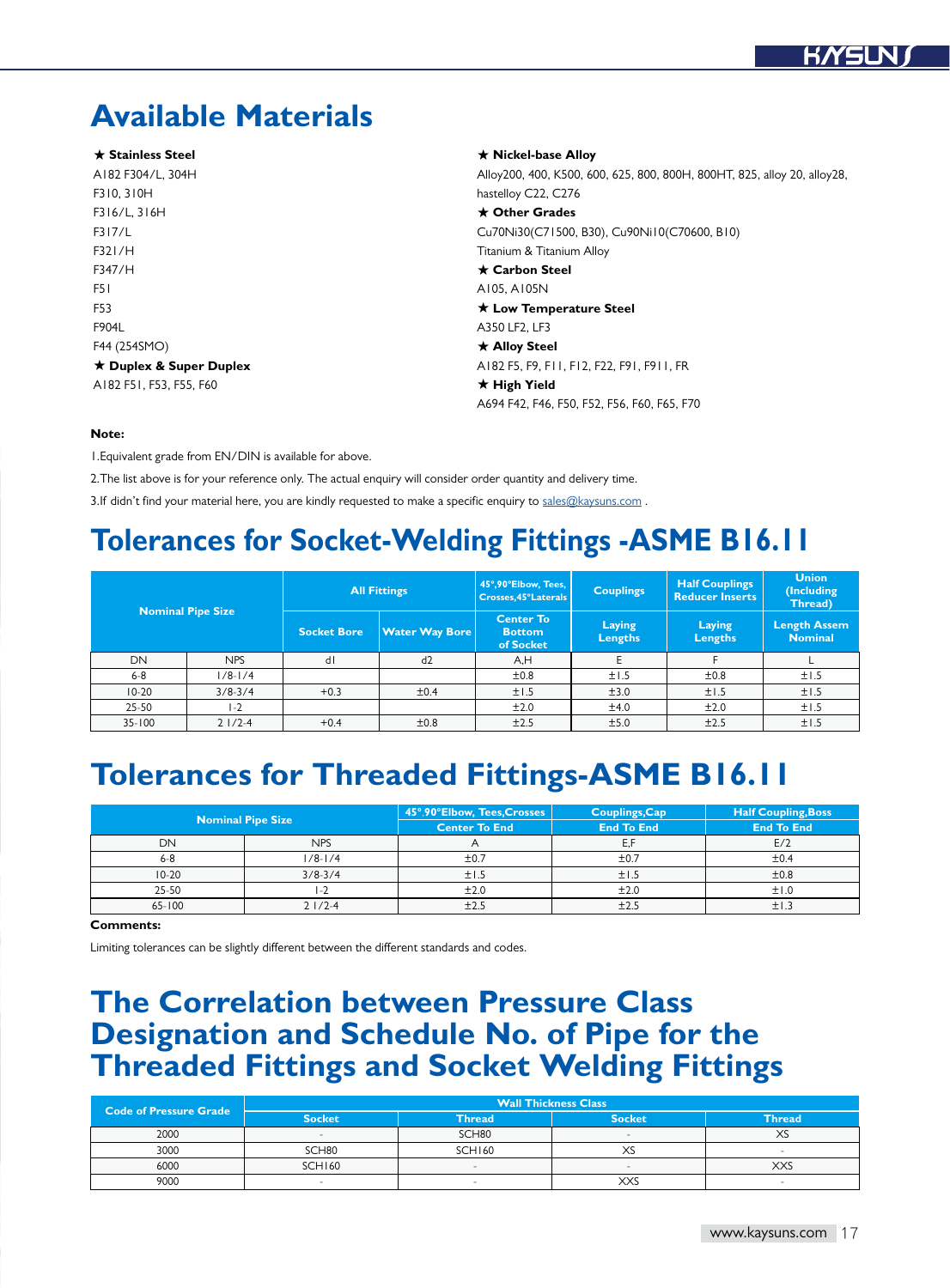# **Socket-Welding Fittings to ASME B16.11**



| <b>Nom. Pipe</b> | <b>Socket</b>  |                              |      |                                              |                |      |                        | <b>Depth</b> | <b>Center to Bottom of Socket</b> |                                                                             |                |                                                   |              |                                                                | Laying<br><b>Lengths</b> |                                             | <b>End Wall Thickness</b> |      |      |      |
|------------------|----------------|------------------------------|------|----------------------------------------------|----------------|------|------------------------|--------------|-----------------------------------|-----------------------------------------------------------------------------|----------------|---------------------------------------------------|--------------|----------------------------------------------------------------|--------------------------|---------------------------------------------|---------------------------|------|------|------|
| <b>Size</b>      |                | <b>Bore</b><br>Diam-<br>eter |      | <b>Socket Wall</b><br><b>Thickness,</b><br>C |                |      | <b>Body Wall,</b><br>G |              | of<br><b>Socket</b><br>Min        | 90°Elbows, Tees,<br>and Crosses Class<br><b>Designation</b><br>$\mathbf{A}$ |                | <b>45°Elbows Class</b><br><b>Designation</b><br>A |              | Full<br><b>Half</b><br>Coup-<br>Coup-<br>lings<br><b>lings</b> |                          | <b>Class Designation</b><br><b>Min</b><br>K |                           |      |      |      |
| DN               | <b>NPS</b>     | dI                           | 3000 | 6000                                         | 9000           | 3000 | 6000                   | 9000         |                                   | 3000                                                                        | 6000           | 9000                                              | 3000         | 6000                                                           | 9000                     | E                                           | F                         | 3000 | 6000 | 9000 |
|                  |                |                              | Min. | Min.                                         | Min.           | Min  | Min                    | Min          |                                   |                                                                             |                |                                                   |              |                                                                |                          |                                             |                           |      |      |      |
| 6                | 1/8            | $10.8 -$<br>11.2             | 3.18 | 3.43                                         | $\sim$         | 2.41 | 3.15                   | ÷.           | 9.5                               | $\mathbf{H}$                                                                | $\mathbf{H}$   | $\sim$                                            | 8            | 8                                                              | ÷.                       | 6.5                                         | 16                        | 4.8  | 6.4  |      |
| 8                | 1/4            | $14.2 -$<br>14.6             | 3.3  | 4.01                                         | $\overline{a}$ | 3.02 | 3.68                   | $\mathbf{r}$ | 9.5                               | $\mathbf{1}$                                                                | 13.5           | $\sim$                                            | 8            | 8                                                              |                          | 6.5                                         | 16                        | 4.8  | 6.4  |      |
| 10               | 3/8            | $17.6 - 18$                  | 3.5  | 4.37                                         | $\overline{a}$ | 3.2  | 4.01                   | $\sim$       | 9.5                               | 13.5                                                                        | 15.5           | ä,                                                | 8            | $\mathbf{H}$                                                   | ÷.                       | 6.5                                         | 17.5                      | 4.8  | 6.4  |      |
| 15               | 1/2            | $21.8 -$<br>22.2             | 4.09 | 5.18                                         | 8.18           | 3.73 | 4.78                   | 7.47         | 9.5                               | 15.5                                                                        | 9              | 25.5                                              | $\mathbf{H}$ | 12.5                                                           | 15.5                     | 9.5                                         | 22.5                      | 6.4  | 7.9  | 11.2 |
| 20               | 3/4            | $27.2 -$<br>27.6             | 4.27 | 6.04                                         | 8.56           | 3.91 | 5.56                   | 7.82         | 12.5                              | 9                                                                           | 22.5           | 28.5                                              | 13           | 4                                                              | 9                        | 9.5                                         | 24                        | 6.4  | 7.9  | 12.7 |
| 25               |                | $33.9 -$<br>34.3             | 4.98 | 6.93                                         | 9.96           | 4.55 | 6.35                   | 9.09         | 12.5                              | 22.5                                                                        | 27             | 32                                                | 4            | 17.5                                                           | 20.5                     | 12.5                                        | 28.5                      | 9.6  | 11.2 | 14.2 |
| 32               | 11/4           | $42.7 -$<br>43.1             | 5.28 | 6.93                                         | 10.62          | 4.85 | 6.35                   | 9.7          | 12.5                              | 27                                                                          | 32             | 35                                                | 17.5         | 20.5                                                           | 22.5                     | 12.5                                        | 30                        | 9.6  | 11.2 | 14.2 |
| 40               | 11/2           | $48.8 -$<br>49.2             | 5.54 | 7.8                                          | 11.12          | 5.08 | 7.14                   | 10.15        | 12.5                              | 32                                                                          | 38             | 38                                                | 20.5         | 25.5                                                           | 25.5                     | 12.5                                        | 32                        | 11.2 | 12.7 | 15.7 |
| 50               | $\overline{2}$ | $61.2 -$<br>61.7             | 6.04 | 9.5                                          | 12.12          | 5.54 | 8.74                   | 11.07        | 16                                | 38                                                                          | 4 <sub>1</sub> | 54                                                | 25.5         | 28.5                                                           | 28.5                     | 9                                           | 4 <sub>1</sub>            | 12.7 | 15.7 | 19.0 |
| 65               | 21/2           | $73.9 -$<br>74.4             | 7.67 |                                              | $\sim$         | 7.01 | $\sim$                 | $\sim$       | 16                                | 41                                                                          | ÷.             | $\sim$                                            | 28.5         | $\overline{a}$                                                 | $\sim$                   | 9                                           | 43                        | 15.7 | 19.0 |      |
| 80               | 3              | $89.8 -$<br>90.3             | 8.3  |                                              | ÷.             | 7.62 | ä,                     | ÷.           | 16                                | 57                                                                          | ÷,             | ÷.                                                | 32           | ÷.                                                             | ä,                       | 9                                           | 44.5                      | 19.0 | 22.4 |      |
| 100              | $\overline{4}$ | $115.2 -$<br>115.7           | 9.35 |                                              |                | 8.56 | ä,                     | ÷            | 9                                 | 66.5                                                                        |                | ÷.                                                | 41           |                                                                |                          | 9                                           | 48                        | 22.4 | 28.4 |      |

### **Note:**

1.Dimensions of Socket-welding Pipe Fittings to ASME B16.11 /BS3799.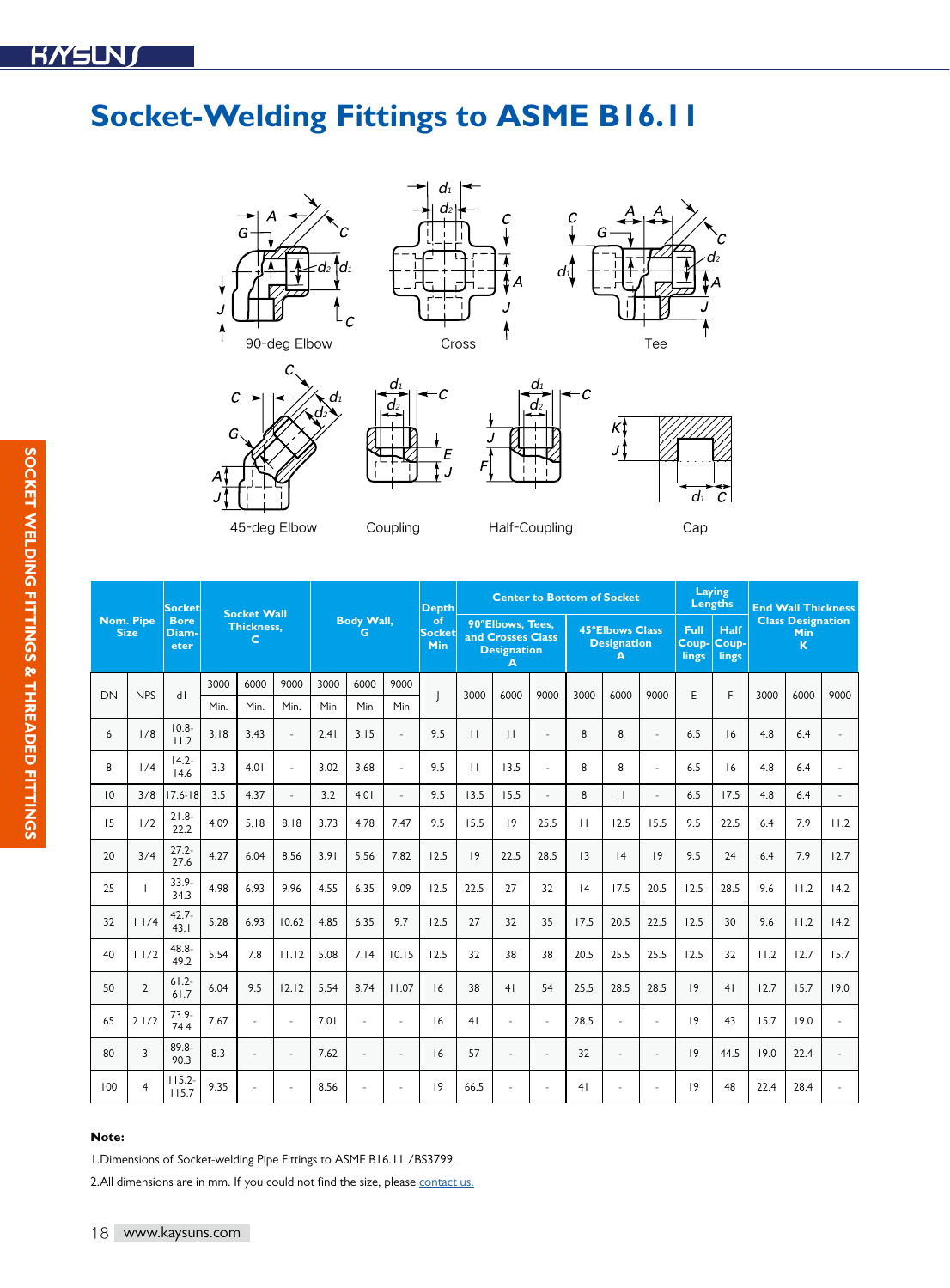

Dpvqmjoh Ibmg.Dpvqmjoh Dbq

|                 |                     | 90°Elbows, Tees and Crosses |                                 |                      |      |                  |      |      |                       |      |      |                        | <b>Half Coupling, Coupling, Cap</b> |                   |      |                                   |      |                                     |       |                             |      |      |
|-----------------|---------------------|-----------------------------|---------------------------------|----------------------|------|------------------|------|------|-----------------------|------|------|------------------------|-------------------------------------|-------------------|------|-----------------------------------|------|-------------------------------------|-------|-----------------------------|------|------|
|                 | <b>Nominal</b>      |                             |                                 | <b>Center to End</b> |      |                  |      |      |                       |      |      | <b>Wall</b>            |                                     |                   |      |                                   |      |                                     |       | <b>Length of</b><br>Thread, |      |      |
|                 | Pipe<br><b>Size</b> |                             | 90° Elbows. Tees<br>and Crosses |                      |      | <b>45°Elbows</b> |      |      | <b>Outer Diameter</b> |      |      | <b>Thickness, Min.</b> |                                     | <b>End to End</b> |      | <b>Outside</b><br><b>Diameter</b> |      | <b>End wall</b><br><b>Thickness</b> |       | Min.                        |      |      |
|                 |                     |                             | A                               |                      |      | C                |      |      | H                     |      |      | GI                     |                                     | W                 |      | P                                 |      | D                                   |       | G <sub>2</sub>              |      |      |
| DN              | <b>NPS</b>          | 2000                        | 3000                            | 6000                 | 2000 | 3000             | 6000 | 2000 | 3000                  | 6000 | 2000 | 3000                   | 6000                                | 3000<br>6000      | 3000 | 6000                              | 3000 | 6000                                | 3000  | 6000                        | B    | L2   |
| 6               | 1/8                 | 21                          | 21                              | 25                   | 17   | 17               | 9    | 22   | 22                    | 25   | 3.18 | 3.18                   | 6.35                                | 32                | 9    | $\sim$                            | 16   | 22                                  | 4.80  | $\overline{\phantom{a}}$    | 6.4  | 6.7  |
| 8               | 1/4                 | 21                          | 25                              | 28                   | 17   | 9                | 22   | 22   | 25                    | 33   | 3.18 | 3.30                   | 6.60                                | 35                | 25   | 27                                | 9    | 25                                  | 4.80  | 6.40                        | 8.1  | 10.2 |
| $\overline{10}$ | 3/8                 | 25                          | 28                              | 33                   | 9    | 22               | 25   | 25   | 33                    | 38   | 3.18 | 3.51                   | 6.98                                | 38                | 25   | 27                                | 22   | 32                                  | 4.80  | 6.40                        | 9.1  | 10.4 |
| 15              | 1/2                 | 28                          | 33                              | 38                   | 22   | 25               | 28   | 33   | 38                    | 46   | 3.18 | 4.09                   | 8.15                                | 48                | 32   | 33                                | 28   | 38                                  | 6.40  | 7.90                        | 10.9 | 13.6 |
| 20              | 3/4                 | 33                          | 38                              | 44                   | 25   | 28               | 33   | 38   | 46                    | 56   | 3.18 | 4.32                   | 8.53                                | 51                | 37   | 38                                | 35   | 44                                  | 6.40  | 7.90                        | 12.7 | 13.9 |
| 25              |                     | 38                          | 44                              | 51                   | 28   | 33               | 35   | 46   | 56                    | 62   | 3.68 | 4.98                   | 9.93                                | 60                | 41   | 43                                | 44   | 57                                  | 9.70  | 11.20                       | 14.7 | 17.3 |
| 32              | 11/4                | 44                          | 51                              | 60                   | 33   | 35               | 43   | 56   | 62                    | 75   | 3.89 | 5.28                   | 10.59                               | 67                | 44   | 46                                | 57   | 64                                  | 9.70  | 11.20                       | 17.0 | 18.0 |
| 40              | 11/2                | 51                          | 60                              | 64                   | 35   | 43               | 44   | 62   | 75                    | 84   | 4.01 | 5.56                   | 11.07                               | 79                | 44   | 48                                | 64   | 76                                  | 11.20 | 12.70                       | 17.8 | 18.4 |
| 50              | $\overline{2}$      | 60                          | 64                              | 83                   | 43   | 44               | 52   | 75   | 84                    | 102  | 4.27 | 7.14                   | 12.09                               | 86                | 48   | 51                                | 76   | 92                                  | 12.70 | 15.70                       | 19.0 | 19.2 |
| 65              | 21/2                | 76                          | 83                              | 95                   | 52   | 52               | 64   | 92   | 102                   | 2    | 5.61 | 7.65                   | 15.29                               | 92                | 60   | 64                                | 92   | 108                                 | 15.70 | 19.00                       | 23.6 | 28.9 |
| 80              | 3                   | 86                          | 95                              | 106                  | 64   | 64               | 79   | 109  | 2                     | 146  | 5.99 | 8.84                   | 16.64                               | 108               | 65   | 68                                | 108  | 127                                 | 19.00 | 22.40                       | 25.9 | 30.5 |
| 100             | 4                   | 106                         | 114                             | $ $  4               | 79   | 79               | 79   | 146  | 152                   | 152  | 6.55 | 11.18                  | 18.67                               | 2                 | 68   | 75                                | 40   | 159                                 |       | 22.40 28.40                 | 27.7 | 33.0 |

#### **Note:**

1.Dimensions of Threaded Pipe Fittings to ASME B16.11 /BS3799.

2.All dimensions are in mm. If you could not find the size, please [contact us](mailto:sales%40kaysuns.com?subject=).

56.efh!Fmcpx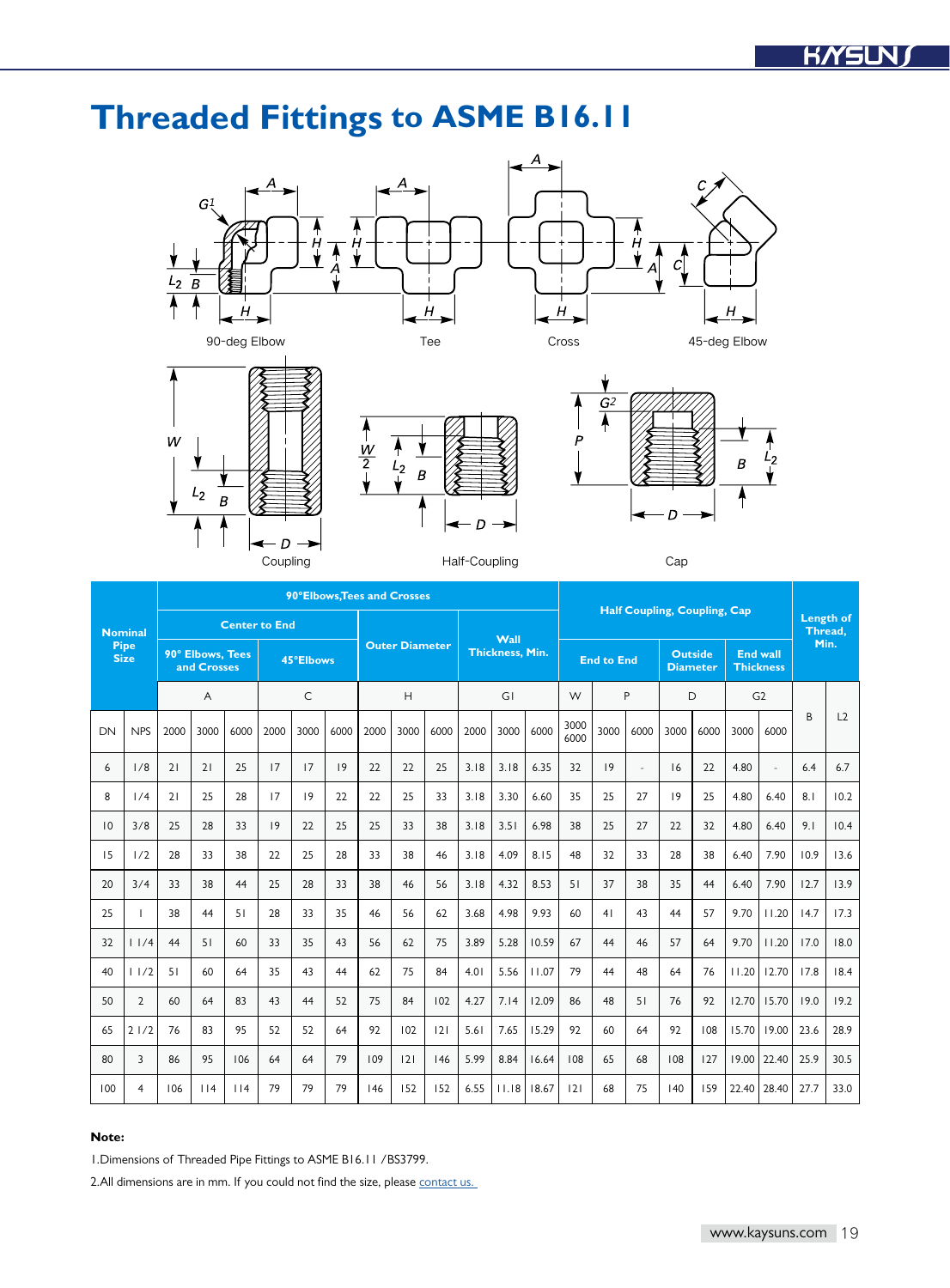## **Plugs and Bushings to ASME B16.11**



|                          |                |                          | <b>Square Head Plugs</b> |                    | <b>Round Head Plugs</b> |                | <b>Hex Head Plugs and Bushings</b> |                           |                 |  |
|--------------------------|----------------|--------------------------|--------------------------|--------------------|-------------------------|----------------|------------------------------------|---------------------------|-----------------|--|
| <b>Nominal Pipe Size</b> |                | <b>Minimum</b><br>Length | <b>Minimum</b>           | <b>Minimum</b>     | <b>Nominal Head</b>     | <b>Minimum</b> | <b>Nominal</b>                     | <b>Nominal Hex Height</b> |                 |  |
|                          |                |                          | <b>Height</b>            | <b>Width Flats</b> | <b>Diameter</b>         | Length         | <b>Width Flats</b>                 | <b>Bushing</b>            | Plug            |  |
| <b>DN</b>                | <b>NPS</b>     | A                        | B                        | $\mathsf C$        | E                       | D              | F.                                 | G                         | H               |  |
| 6                        | 1/8            | 9.5                      | 6                        | 7.0                | $\overline{0}$          | 35             | 11.0                               | $\overline{\phantom{a}}$  | 6               |  |
| 8                        | 1/4            | 11.0                     | 6                        | 9.5                | 3                       | 41             | 16.0                               | 3                         | 6               |  |
| $\overline{10}$          | 3/8            | 12.5                     | 8                        | 11.0               | 17                      | 4 <sub>1</sub> | 17.5                               | $\overline{4}$            | 8               |  |
| 15                       | 1/2            | 14.5                     | $\overline{10}$          | 14.5               | 21                      | 44             | 22.0                               | 5                         | 8               |  |
| 20                       | 3/4            | 16.0                     | $\mathbf{H}$             | 16.0               | 27                      | 44             | 27.0                               | 6                         | $\overline{10}$ |  |
| 25                       | $\mathbf{I}$   | 19.0                     | 3                        | 20.5               | 33                      | 51             | 35.0                               | 6                         | $\overline{10}$ |  |
| 32                       | 11/4           | 20.5                     | 4                        | 24.5               | 43                      | 51             | 44.5                               | $\overline{7}$            | 4               |  |
| 40                       | 11/2           | 20.5                     | 16                       | 28.5               | 48                      | 51             | 51.0                               | 8                         | 16              |  |
| 50                       | $\overline{2}$ | 22.0                     | 17                       | 33.5               | 60                      | 64             | 63.5                               | 9                         | 17              |  |
| 65                       | 21/2           | 27.0                     | 9                        | 38.0               | 73                      | 70             | 76.0                               | 10                        | 9               |  |
| 80                       | 3              | 28.5                     | 21                       | 43.0               | 89                      | 70             | 89.0                               | $\overline{0}$            | 21              |  |
| 100                      | $\overline{4}$ | 32.0                     | 25                       | 63.5               | 114                     | 76             | 117.5                              | 3                         | 25              |  |

### **Note:**

1.Dimensions for Plugs and Bushings to ASME B16.11 /BS3799.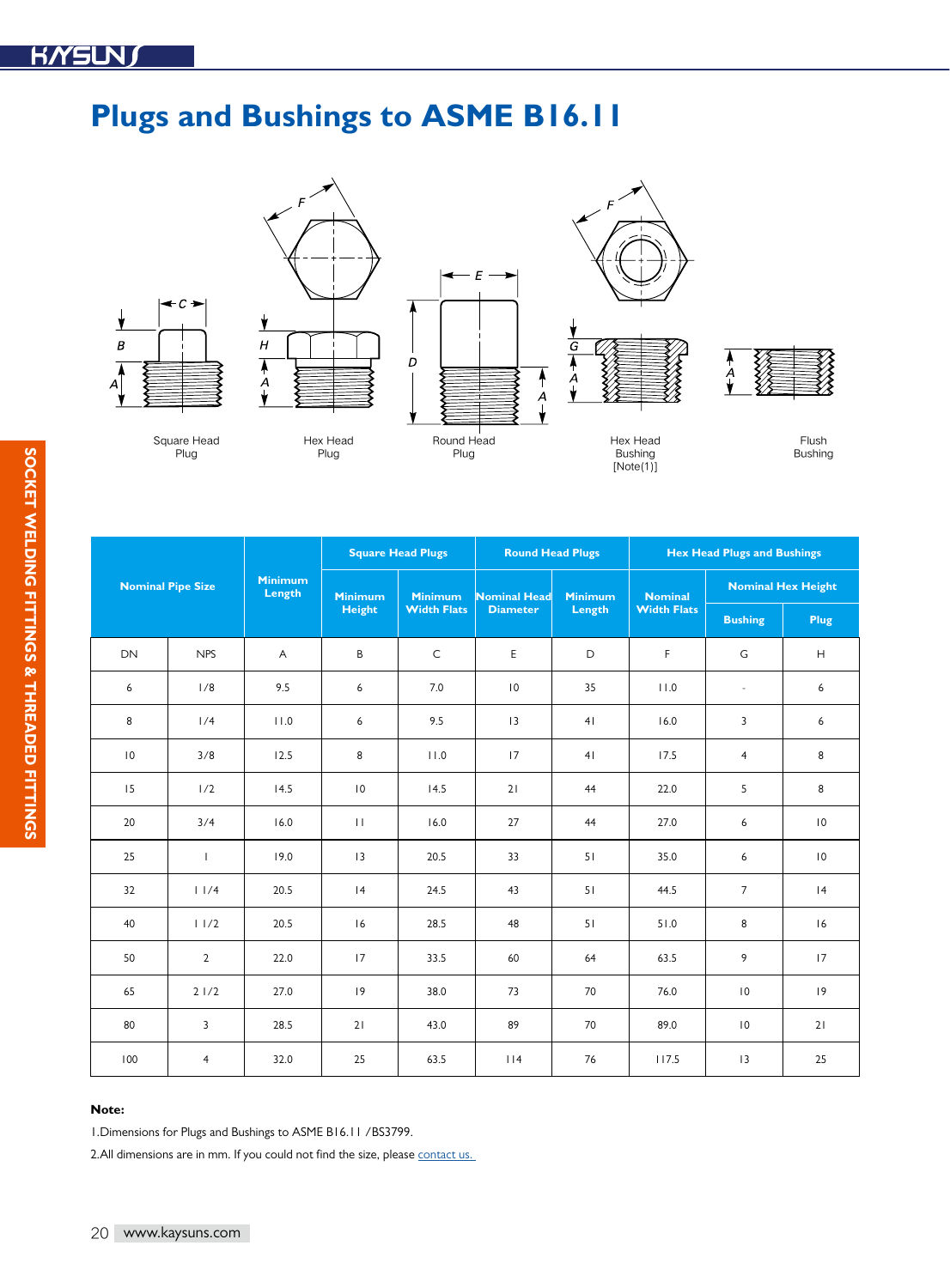# **Dimensions of Swage Nipples (MSS SP-95/ BS 3799)**



Concentric Swage Nipple(Both Ends Plain) Eccentric Swaged Nipple(Both Ends



Threaded)

|                                 | <b>Nominal Diameter</b>        |            |              |
|---------------------------------|--------------------------------|------------|--------------|
| <b>DN</b>                       | <b>NPS</b>                     | A          | $\mathbf{T}$ |
| $10\times8$                     | $3/8 \times 1/4$               | 64         | 1.7          |
| $15\times8$                     | $1/2 \times 1/4$               | 70         | 1.9          |
| $15 \times 10$                  | $1/2 \times 3/8$               | 70         | 1.05         |
| $20\times8$                     | $3/4 \times 1/4$               | 76         | 6.5          |
| $20 \times 10$                  | $3/4 \times 3/8$               | 76         | 4.8          |
| $20 \times 15$                  | $3/4 \times 1/2$               | 76         | 2.7          |
| $25 \times 8$                   | x /4                           | 89         | 10.2         |
| $25 \times 10$                  | $1 \times 3/8$                 | 89         | 8.6          |
| $25 \times 15$                  | x /2                           | 89         | 6.5          |
| $25 \times 20$                  | $1 \times 3/4$                 | 89         | 3.0          |
| $32\times8$                     | $1.1/4 \times 1/4$             | 102        | 14.2         |
| $32 \times 10$                  | $1.1/4 \times 3/8$             | 102        | 12.5         |
| $32 \times 15$                  | $1.1/4\times1/2$               | 102        | 10.4         |
| 32×20                           | $1.1/4 \times 3/4$             | 102        | 7.7          |
| $32 \times 25$                  | $ . /4\times $                 | 102        | 3.9          |
| $32\times8$                     | $1.1/4 \times 1/4$             | 114        | 17.3         |
| $40 \times 10$                  | $1.1/2\times3/8$               | $ $   4    | 15.6         |
| $40 \times 15$                  | $1.1/2\times1/2$               | 114        | 13.5         |
| $40 \times 20$                  | $1.1/2\times3/4$               | $ $   4    | 12.6         |
| $40 \times 25$                  | $1.1/2\times$                  | 114        | 6.9          |
| $40 \times 32$                  | $1.1/2 \times 1.1/4$           | $ $  4     | 3.0          |
| $50\times8$                     | $2 \times 1/4$                 | 165        | 23.3         |
| $50 \times 10$                  | $2 \times 3/8$                 | 165        | 21.6         |
| $50 \times 15$                  | $2 \times 1/2$                 | 165        | 19.5         |
| 50×20                           | $2 \times 3/4$                 | 165        | 16.8         |
| $50 \times 25$                  | $2 \times 1$                   | 165        | 13.0         |
| $50 \times 32$                  | $2 \times 1.1/4$               | 165        | 9.1          |
| $50\times 40$                   | $2 \times 1.1/2$               | 165        | 6.0          |
| $65 \times 15$                  | $2.1/2 \times 1/2$             | 178        | 25.1         |
| $65 \times 20$                  | $2.1/2 \times 3/4$             | 178        | 23.2         |
| $65 \times 25$                  | $2.1/2 \times 1$               | 178        | 19.4         |
| $65 \times 32$                  | $2.1/2 \times 1.1/4$           | 178        | 15.5         |
| 65×40                           | $2.1/2 \times 1.1/2$           | 178        | 12.4         |
| $65 \times 50$                  | $2.1/2 \times 12$              | 178        | 6.4          |
| $80 \times 15$                  | $3 \times 1/2$                 | 203        | 33.8         |
| 80×20                           | $3 \times 3/4$                 | 203        | 31.1         |
| 80×25                           | $3 \times 1$                   | 203        | 27.3         |
| 80×32                           | $\overline{3}$ × I.I/4         | 203        | 23.4         |
| 80×40                           | $3 \times 1.1/2$               | 203        | 20.3         |
| 80×50                           | $3\times2$                     | 203        | 4.3          |
| 80×65                           | $3 \times 2.1/2$               | 203        | 7.9          |
| $100 \times 15$                 | $4 \times 1/2$                 | 229        | 6.5          |
| $100 \times 20$                 | $4 \times 3/4$                 | 229        | 3.8          |
| $100 \times 25$                 | $4 \times 1$                   | 229        | 0.0          |
| $100 \times 32$                 | $4 \times 1.1/4$               | 229        | 36.1         |
| $100\times40$                   | $4 \times 1.1/2$<br>$4\times2$ | 229<br>229 | 33.0<br>27.0 |
| $100\times50$<br>$100\times 65$ | $4 \times 2.1/2$               | 229        | 20.6         |
|                                 |                                |            |              |
| $100\times80$                   | $4\times3$                     | 229        | 12.7         |

### **Comments:**

1.Swaged Nipple, Concentric Swage Nipple, Eccentric Swaged Nipple as per standard MSS SP-95 /BS3799.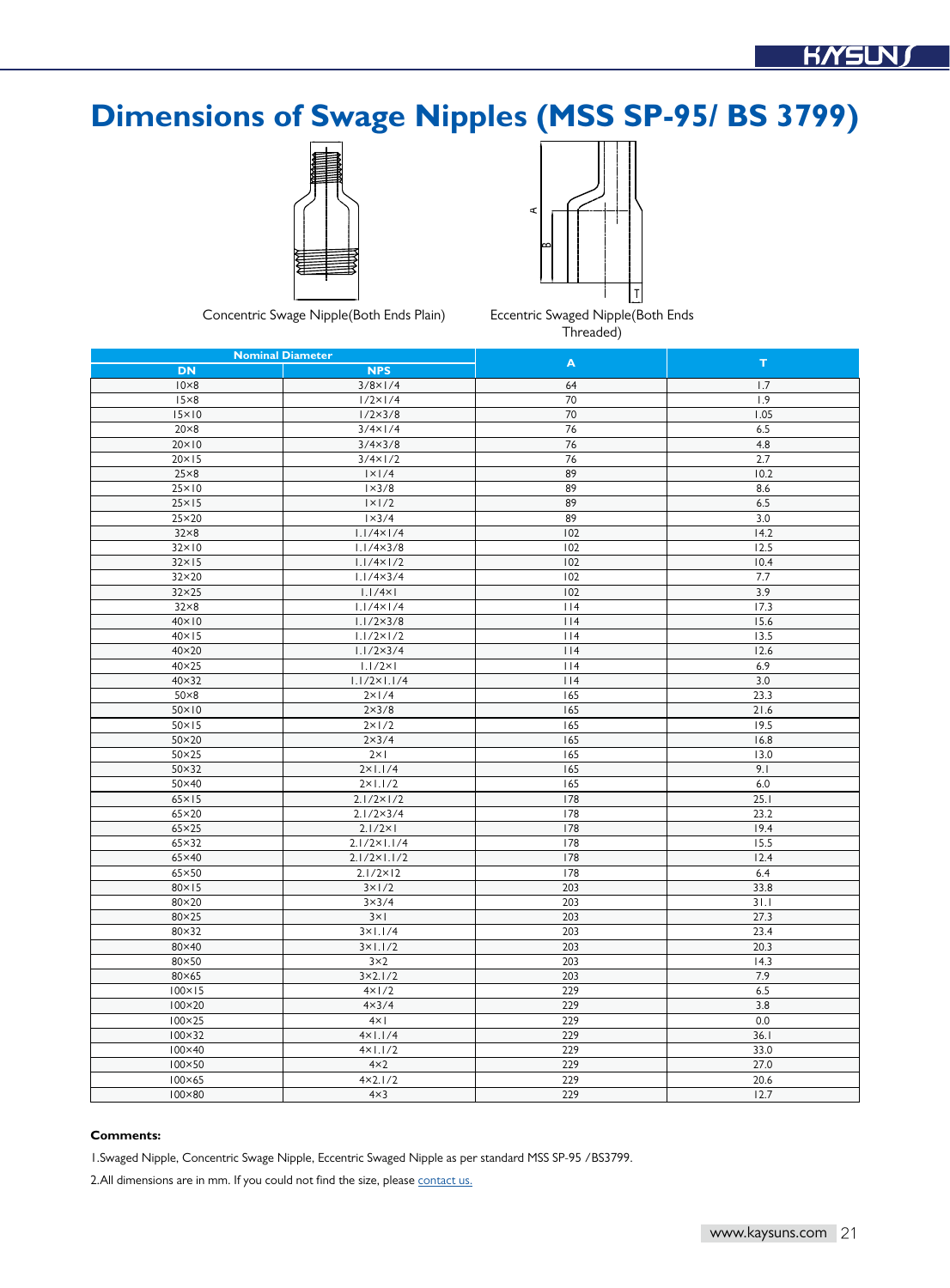# **Nipples**





Both Ends Threaded Nipple **One End Threaded and One End Plain** Both Ends Plain



|           | <b>Nominal Diameter</b> | Outside Diameter O.D. Sch40 STD Sch80 XS |         | Sch160 XXS | L/mm      |
|-----------|-------------------------|------------------------------------------|---------|------------|-----------|
| <b>DN</b> | <b>NPS</b>              |                                          |         |            |           |
|           | 1/4                     | 13.5                                     | $\cap$  |            |           |
| 10        | 3/8                     | 17.2                                     | $\circ$ |            |           |
|           | 1/2                     | 21.3                                     | $\cap$  |            | 60        |
| 20        | 3/4                     | 26.7                                     | $\circ$ |            | 90<br>120 |
| 25        |                         | 33.4                                     | $\circ$ |            | 150       |
| 32        | 1.1/4                   | 42.2                                     | $\cap$  |            | 180       |
| 40        | 1.1/2                   | 48.3                                     | $\circ$ | $\circ$    |           |
| 50        |                         | 60.3                                     |         |            |           |

### **Note:**

1.Kaysuns provide every length pipe nipples and dimension to ASME B36.10/B36.19, customized length available.

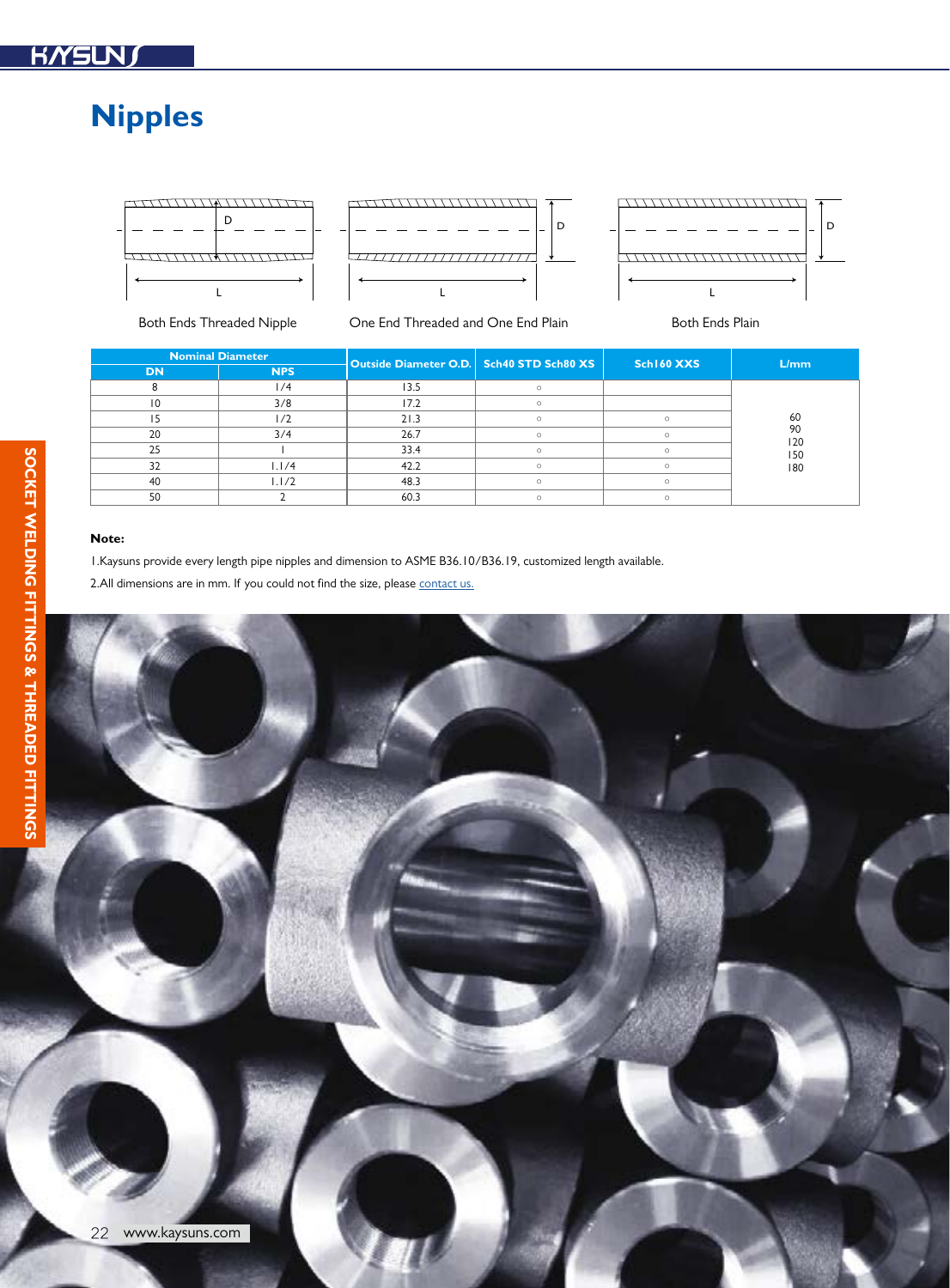# Dimensions of Threaded Unions(ASME B16.11 / BS3799)





Threaded Unions

|                |                     |                   |                                                          |                | 3000LB                          |                                            |                                       |
|----------------|---------------------|-------------------|----------------------------------------------------------|----------------|---------------------------------|--------------------------------------------|---------------------------------------|
|                | <b>Nominal Size</b> | <b>End To End</b> | <b>Width A/F Union Height of Union</b><br><b>Nut Min</b> | <b>Nut Min</b> | Width A/F of<br><b>Ends Min</b> | <b>Thickness of</b><br><b>Shoulder Min</b> | <b>Length of Thread</b><br><b>Min</b> |
|                |                     | $\overline{A}$    | B                                                        | $\mathbf C$    | D                               | Е                                          | L <sub>2</sub>                        |
| in             | <sub>mm</sub>       | mm                | <sub>mm</sub>                                            | mm             | mm                              | mm                                         | mm                                    |
| 1/8            | 6                   | 40                | 32                                                       | 16             | 17                              | 3.2                                        | 6.70                                  |
| 1/4            | 8                   | 43                | 32                                                       | 8              | 9                               | 3.2                                        | 10.21                                 |
| 3/8            | $\overline{0}$      | 48                | 36                                                       | 9              | 22                              | 3.2                                        | 10.36                                 |
| 1/2            | 15                  | 51                | 43                                                       | 21             | 30                              | 4.0                                        | 13.56                                 |
| 3/4            | 20                  | 57                | 50                                                       | 24             | 36                              | 4.8                                        | 13.86                                 |
|                | 25                  | 64                | 60                                                       | 25             | 41                              | 4.8                                        | 17.34                                 |
| 11/4           | 32                  | 70                | 70                                                       | 29             | 50                              | 5.6                                        | 17.93                                 |
| 11/2           | 40                  | 79                | 78                                                       | 30             | 60                              | 5.6                                        | 18.38                                 |
| $\overline{2}$ | 50                  | 89                | 95                                                       | 37             | 70                              | 6.4                                        | 19.22                                 |
| 21/2           | 65                  | 118               | 125                                                      | 48             | 85                              | 9.6                                        | 28.89                                 |
| 3              | 80                  | 2                 | $ 40\rangle$                                             | 51             | 100                             | 12.7                                       | 30.48                                 |

Note: All dimensions are in mm. If you could not find the size, please [contact us.](mailto:sales%40kaysuns.com?subject=)

# **Dimensions of Socket-Welding Unions(ASME B16.11 / BS3799)** A A





Socket Weld Unions

|            |    |                        |                                                                      |                                                                                                                     | 3000LB      |          |              |                |                             |
|------------|----|------------------------|----------------------------------------------------------------------|---------------------------------------------------------------------------------------------------------------------|-------------|----------|--------------|----------------|-----------------------------|
| <b>NPS</b> |    | Depth of Socket<br>min | <b>Distance</b><br><b>Between</b><br><b>Bottom of</b><br>Sockets min | <b>Bore Diameter   Socket Wall   Bore Diameter   Thickness of   Width A/F of  </b><br>of Sockets min Thinckness min |             | of Union | Shoulder min | <b>Nut min</b> | <b>Height of</b><br>Nut min |
|            |    | S.                     | A                                                                    | B.                                                                                                                  | $\mathbf C$ | D        | Е            | F.             | G                           |
| in         | mm | mm                     | mm                                                                   | mm                                                                                                                  | mm          | mm       | mm           | mm             | mm                          |
| 1/8        | 6  | $\overline{0}$         | 17                                                                   | 10.7                                                                                                                | 3.2         | 6.8      | 3.2          | 32             | 16                          |
| 1/4        | 8  | $\overline{0}$         | 17                                                                   | 4.1                                                                                                                 | 3.3         | 9.2      | 3.2          | 32             | 18                          |
| 3/8        | 10 | $\overline{0}$         | 17                                                                   | 17.6                                                                                                                | 3.5         | 12.5     | 3.2          | 36             | 9                           |
| 1/2        | 15 | 10                     | 8                                                                    | 21.8                                                                                                                | 4.1         | 15.5     | 4.0          | 41             | 21                          |
| 3/4        | 20 | 13                     | 20                                                                   | 27.4                                                                                                                | 4.3         | 21.0     | 4.8          | 50             | 24                          |
|            | 25 | 3                      | 26                                                                   | 34.1                                                                                                                | 5.0         | 26.5     | 4.8          | 60             | 25                          |
| 11/4       | 32 | 13                     | 28                                                                   | 42.9                                                                                                                | 5.3         | 35.0     | 5.6          | 70             | 29                          |
| 11/2       | 40 | 3                      | 30                                                                   | 49.0                                                                                                                | 5.6         | 40.5     | 5.6          | 78             | 30                          |
| C          | 50 | 16                     | 36                                                                   | 61.0                                                                                                                | 6.1         | 52.0     | 6.4          | 95             | 37                          |
| 21/2       | 65 | 16                     | 57                                                                   | 73.8                                                                                                                | 7.7         | 62.0     | 9.6          | 125            | 48                          |
| 3          | 80 | 16                     | 70                                                                   | 89.7                                                                                                                | 8.3         | 78.0     | 12.7         | 40             | 51                          |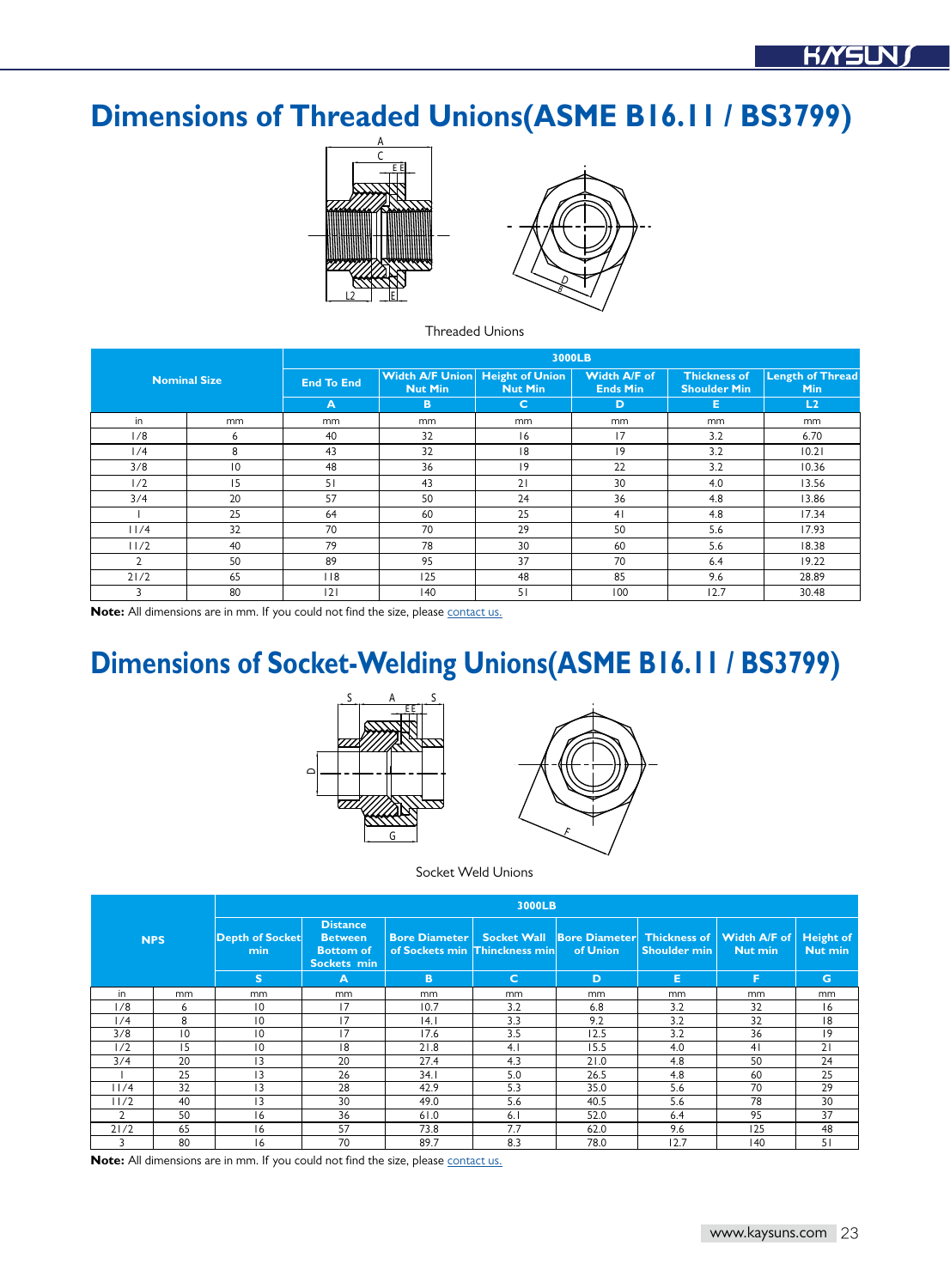### KNSUN

### **Branch Outlet Fittings to MSS SP-97**

#### ★ **Types**

Buttweld Outlets (Weldolet), Socket Weld Outlets (Sockolet), Threaded Outlets (Threadolet), Outlets (Nipolet), 45° Lateral Outlets (Latrolet), Elbow Outlets(Elbolet), Flanged Outlets

#### ★ **Manufacture Standards**

MSS SP-97, GB19236 etc.

#### ★ **Materials**

A105, A350 LF2, A182 F11, F22, F5, F9, F304/304L, F316/316L, F347, 347H, F317/L, F321, duplex 2205, 2507, monel, inconel, incoloy, hastelloy etc.

### ★ **Rate**

SCHSTD, SCHXS, SCHXXS, 3000LBS, 6000LBS

★ Specifications: Socket weld and threaded outlets are manufactured to the requirements of ASME/ ANSI B16.11 - Forged fitting, socket welding and threaded, although outlet dimensions are not specified in B16.11. Buttweld outlets are manufactured to the requirements of ASME/ANSI B16.9 -Factory-made wrought steel buttwelding fittings, although outlet dimensions are not specified in B16.9.

★ If your requested isn't found here, please make an enquiry for us immediately.

### **45°Lateral Outlets**

|           | <b>Nominal Pipe Size</b> |           |                      | <b>Height A</b>     |               |                          |      |                          |      |  |  |
|-----------|--------------------------|-----------|----------------------|---------------------|---------------|--------------------------|------|--------------------------|------|--|--|
|           | <b>Run Pipe</b>          |           | <b>Branch Outlet</b> | <b>Butt-welding</b> |               | <b>Socket-welding</b>    |      | <b>Threaded</b>          |      |  |  |
| <b>DN</b> | <b>NPS</b>               | <b>DN</b> | <b>NPS</b>           | STD.XS              | <b>SCH160</b> | 3000                     | 6000 | 3000                     | 6000 |  |  |
| 20-900    | $3/4 - 36$               | 15        | 1/2                  | 45                  | 50            | 45                       | 50   | 45                       | 50   |  |  |
| 25-900    | $1 - 36$                 | 20        | 3/4                  | 50                  | 58            | 50                       | 58   | 50                       | 58   |  |  |
| 32-900    | $11/4-36$                | 25        |                      | 60                  | 70            | 60                       | 70   | 60                       | 70   |  |  |
| 40-900    | $11/2 - 36$              | 32        | 11/4                 | 68                  | 76            | 68                       | 76   | 68                       | 76   |  |  |
| 50-900    | $2 - 36$                 | 40        | 11/2                 | 75                  | 83            | 75                       | 83   | 75                       | 83   |  |  |
| 65-900    | $21/2-36$                | 50        | $\overline{2}$       | 90                  | 98            | 90                       | 98   | 90                       | 98   |  |  |
| 80-900    | $3 - 36$                 | 65        | 21/2                 | 95                  | 105           | $\qquad \qquad =$        |      | $\overline{\phantom{0}}$ |      |  |  |
| 100-900   | $4 - 36$                 | 80        | 3                    | 120                 | 130           | $\overline{\phantom{m}}$ |      |                          |      |  |  |
| 125-900   | $5 - 36$                 | 100       | 4                    | 140                 | 150           |                          |      |                          |      |  |  |

**Note:** All dimensions are in mm. If you could not find the size, please [contact us.](mailto:sales%40kaysuns.com?subject=)



Butt-welding 45°Latrolet



Butt-welding Elbolet



Socket-welding 45°Latrolet



Socket-welding Elbolet



Threaded 45°Latrolet



Threaded Elbolet